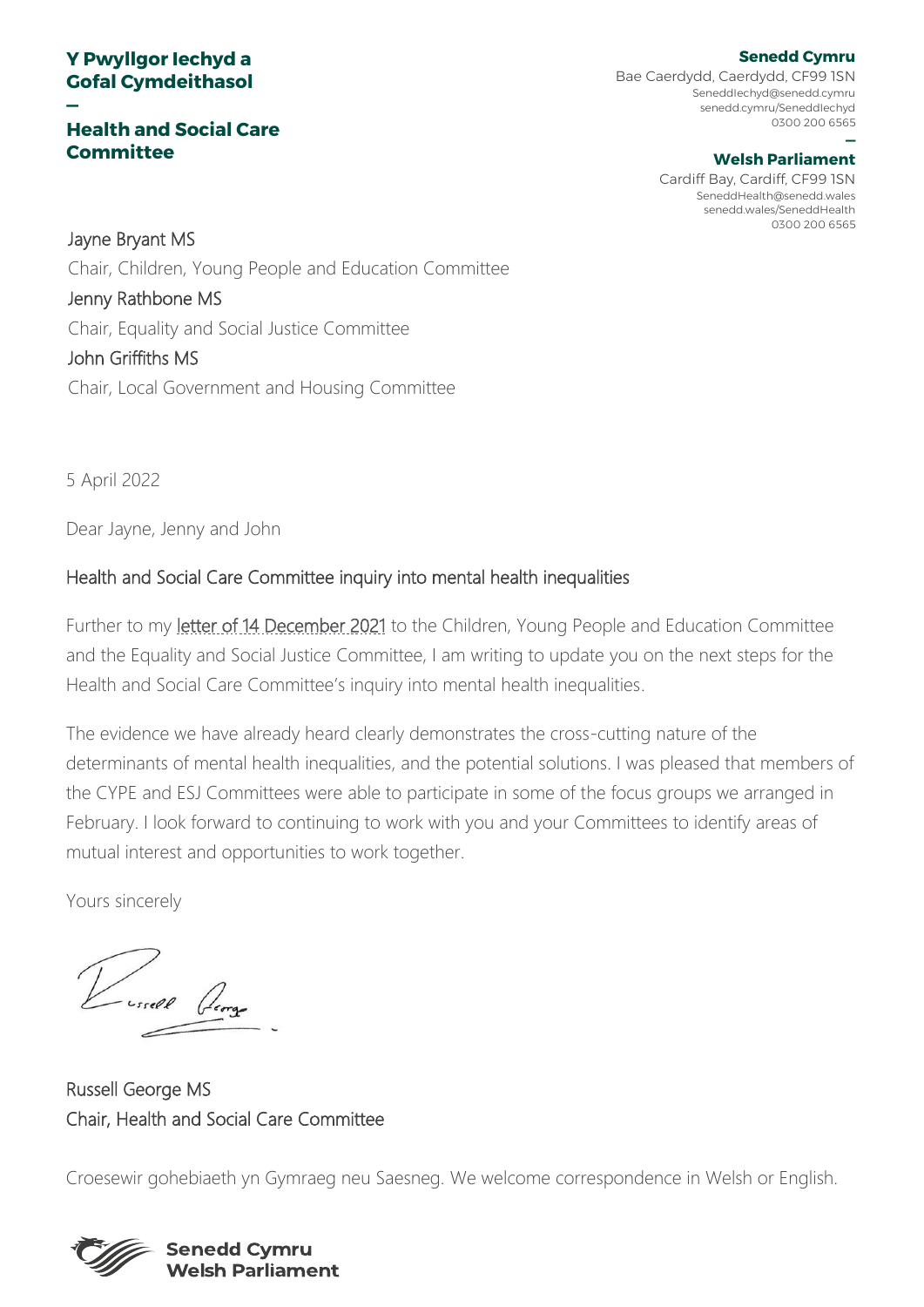# **Health and Social Care Committee inquiry into mental health inequalities: update**

#### Work to date

The Health and Social Care Committee launched an inquiry into mental health inequalities in January 2022. The terms of reference were very broad, seeking to identify which groups were most likely to experience mental health inequalities, what barriers they face, whether Welsh Government policy does enough to recognise and address these groups' needs, and what more needs to be done.

So far, we have gathered evidence by:

- Launching an open call for written evidence, which received [over 90 responses.](https://business.senedd.wales/mgConsultationDisplay.aspx?id=444&RPID=1531512097&cp=yes) A summary of the written evidence prepared for internal use by the HSC Committee is attached in confidence.
- Running a digital communication campaign to promote the inquiry and encourage people to share their views.
- Working with twelve partner organisations to arrange a series of thirteen focus groups and two in depth interviews with participants across Wales. In total 77 people from across Wales took part. The focus groups and interviews were facilitated by the Senedd's Citizen Engagement Team, and, where possible, attended by members of the HSC, CYPE and ESJ Committees. A [report](https://business.senedd.wales/documents/s124209/Citizen%20Engagement%20Team%20Report%20Mental%20health%20inequalities%20Engagement%20findings%20-%205%20March%202022.pdf) summarising the findings has been published.
- Holding [oral evidence sessions on 24 March](https://business.senedd.wales/ieListDocuments.aspx?CId=737&MID=12644) with the Centre for Mental Health, the Mental Health Foundation, the Children's Commissioner for Wales and the Older People's Commissioner for Wales.

### Emerging themes

Having reflected on the evidence we have gathered so far, we now plan to explore four key emerging themes in greater detail:

- Mental health and society: the wider determinants of mental health, and the role of society  $\mathcal{L}$ and communities in promoting and supporting mental health.
- Community solutions: the role of communities in promoting and supporting mental  $2.$ health, and social prescribing.
- $\overline{3}$ The impact of mental health inequalities on people with neurodiverse conditions: we have heard significant concerns about this group in the evidence that we have gathered so far. This is also a diverse group, many of whom may also experience inequalities relating to their other characteristics. The evidence suggests that some of the barriers experienced by



#### **Senedd Cymru Welsh Parliament**